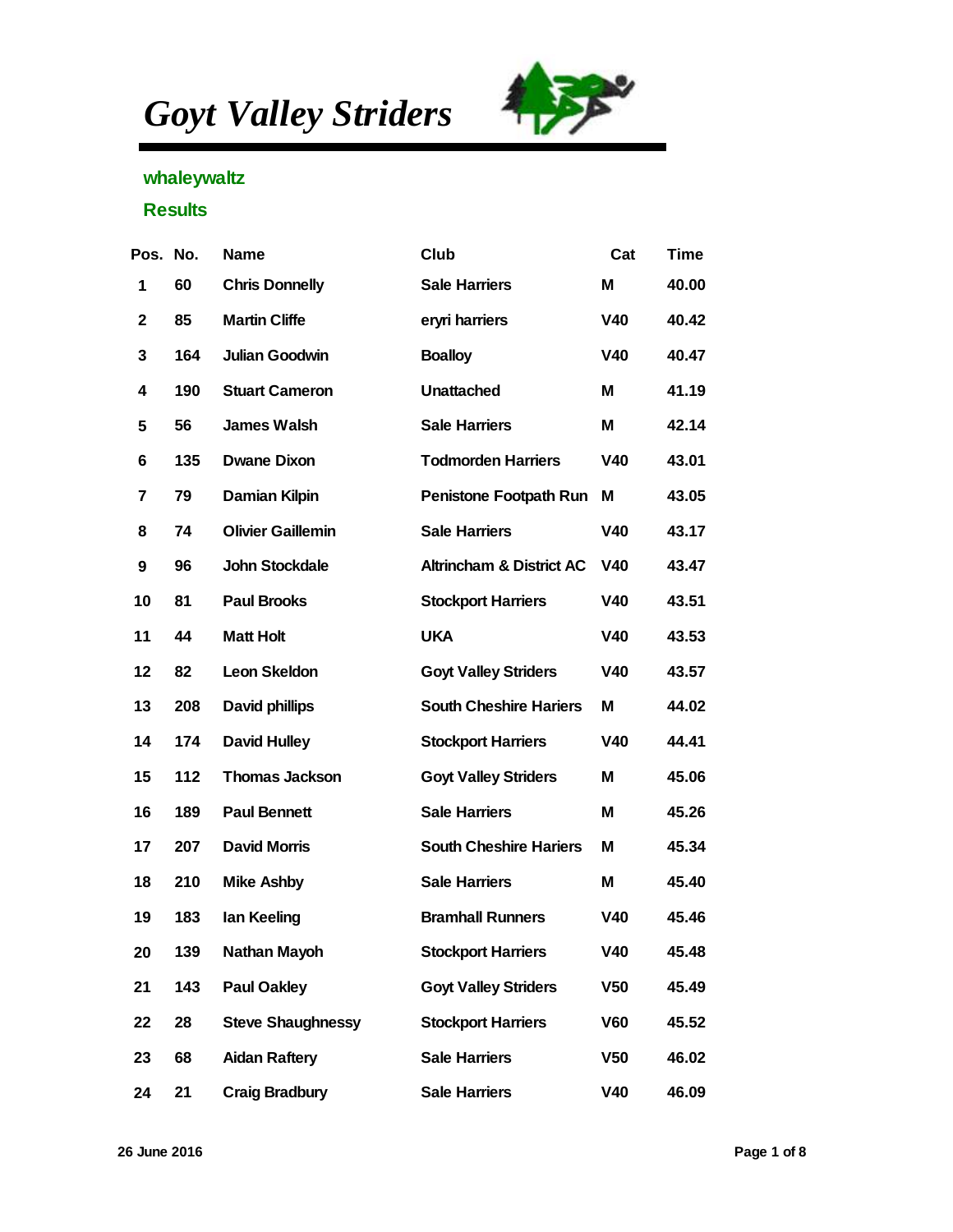| Pos. | No. | Name                    | Club                         | Cat             | Time  |
|------|-----|-------------------------|------------------------------|-----------------|-------|
| 25   | 109 | Frank Podd              | <b>Bramhall Runners</b>      | V40             | 46.16 |
| 26   | 86  | John Perry              | <b>Wharfedale Harriers</b>   | M               | 46.27 |
| 27   | 149 | <b>Stuart Parrott</b>   | <b>Wilmslow RC</b>           | V <sub>50</sub> | 46.38 |
| 28   | 216 | <b>Hayley Ashby</b>     | Sale Harriers                | F               | 46.53 |
| 29   | 144 | Jimmy Sheldon           | Hyde park Harriers           | M               | 47.43 |
| 30   | 209 | <b>Barnaby Crawshaw</b> | Pennine                      | M               | 48.07 |
| 31   | 220 | David Kelly             | Unattached                   | V40             | 48.14 |
| 32   | 212 | David Lawrance          | <b>Macclesfield Harriers</b> | V40             | 48.18 |
| 33   | 172 | <b>Nigel Bennett</b>    | Unattached                   | V <sub>50</sub> | 48.23 |
| 34   | 48  | Simon Limbert           | Unattached                   | M               | 48.24 |
| 35   | 200 | <b>Rick Aldred</b>      | <b>Buxton AC</b>             | V40             | 48.25 |
| 36   | 219 | Angus Robinson          | Rochdale Triathlon           | V <sub>50</sub> | 48.30 |
| 37   | 57  | Robert Heggs            | Sale Harriers                | V40             | 48.31 |
| 38   | 10  | <b>Bruce Humphrey</b>   | Altrincham & District AC     | V40             | 48.32 |
| 39   | 166 | Donald O'Brien          | <b>Buxton AC</b>             | V60             | 48.36 |
| 40   | 205 | <b>Robert Taylor</b>    | Pennine                      | V60             | 48.44 |
| 41   | 106 | Faye Waterhouse         | <b>Stockport Harriers</b>    | F               | 48.48 |
| 42   | 222 | Philip Taylor           | Prestwich AC                 | V40             | 48.49 |
| 43   | 223 | James Hobson            | <b>Goyt Valley Striders</b>  | M               | 48.51 |
| 44   | 70  | <b>Barnaby Gordon</b>   | Unattached                   | V40             | 48.52 |
| 45   | 89  | Lok Li                  | <b>Bramhall Runners</b>      | V40             | 48.53 |
| 46   | 202 | Phillip Warburton       | Unattached                   | M               | 48.55 |
| 47   | 99  | Sarah Douglas           | Sale Harriers                | F               | 48.59 |
| 48   | 180 | John Mooney             | <b>Macclesfield Harriers</b> | V <sub>50</sub> | 49.45 |
| 49   | 154 | Michael Toman           | <b>Rossendale Harriers</b>   | V <sub>50</sub> | 49.48 |
| 50   | 211 | <b>Neil Gerrity</b>     | Newcastle                    | M               | 49.52 |
| 51   | 176 | Ivan Whigham            | Clayton Le Moors             | V <sub>50</sub> | 49.56 |
| 52   | 230 | Rob Moore               | Dark Peak                    | V40             | 50.11 |
| 53   | 153 | <b>Holly Martin</b>     | Pennine                      | F               | 50.15 |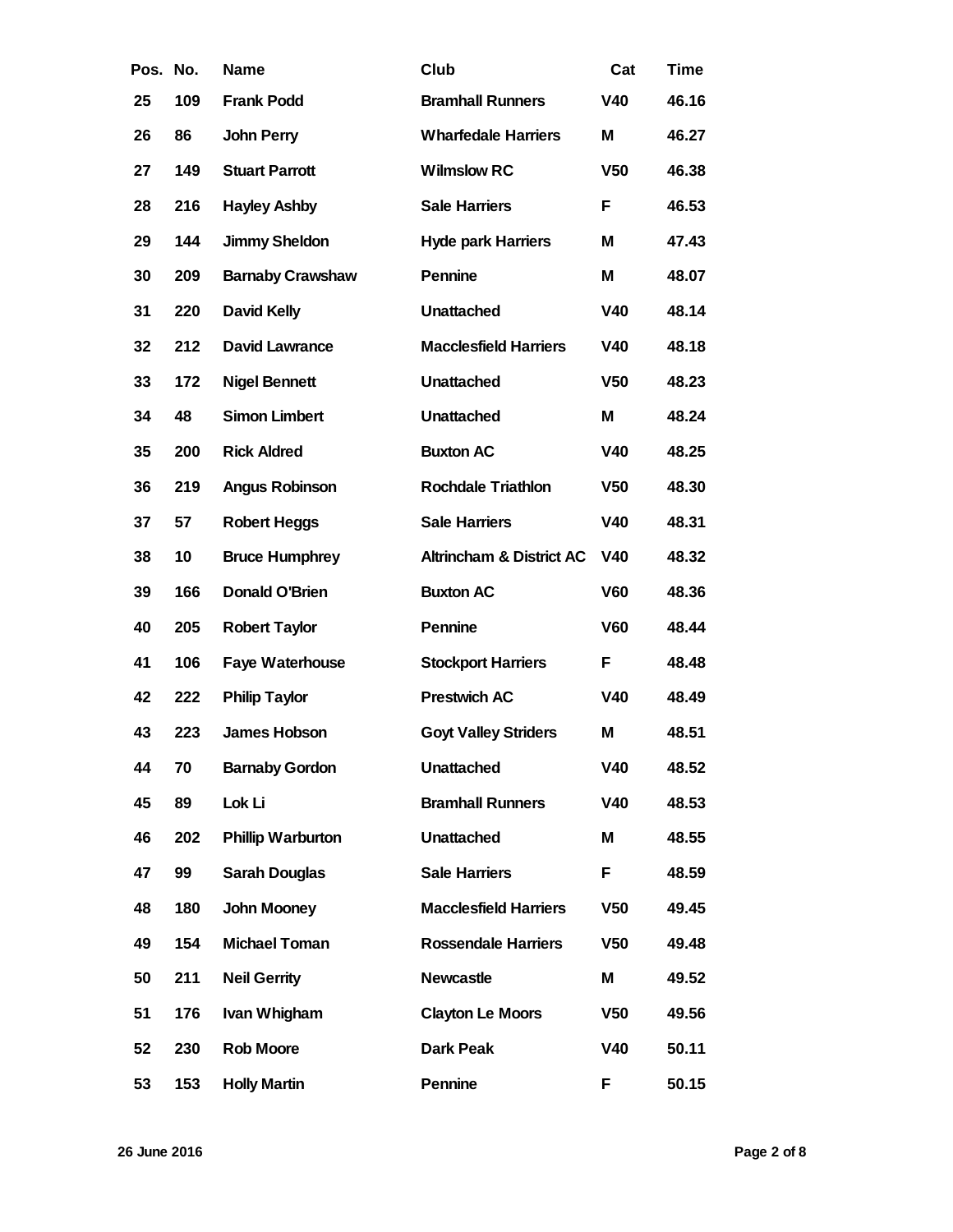| Pos. | No. | Name                      | Club                          | Cat             | Time  |
|------|-----|---------------------------|-------------------------------|-----------------|-------|
| 54   | 94  | <b>Craig Hewitt</b>       | <b>Congleton Harriers</b>     | M               | 50.28 |
| 55   | 178 | <b>Richard Hall</b>       | <b>Bramhall Runners</b>       | V40             | 50.37 |
| 56   | 226 | <b>Tom Grimes</b>         | <b>Macclesfield Harriers</b>  | M               | 50.39 |
| 57   | 84  | Anthony White             | Unattached                    | V40             | 50.52 |
| 58   | 53  | Sophie Kirk               | <b>Macclesfield Harriers</b>  | F               | 50.57 |
| 59   | 229 | <b>Mathew Rabone</b>      | <b>Stockport Harriers</b>     | Μ               | 51.04 |
| 60   | 132 | Alannah Birtwistle        | <b>Macclesfield Harriers</b>  | F               | 51.06 |
| 61   | 115 | Tom McTernan              | Sale Harriers                 | M               | 51.15 |
| 62   | 147 | David Madden              | Unattached                    | V40             | 51.23 |
| 63   | 104 | Andy Fowler               | <b>Stockport Harriers</b>     | V40             | 51.25 |
| 64   | 118 | Anne Chinoy               | Sale Harriers                 | <b>FV40</b>     | 51.28 |
| 65   | 83  | <b>Richard Applewhite</b> | <b>Macclesfield Harriers</b>  | V40             | 52.12 |
| 66   | 124 | <b>Richard Hill</b>       | Unattached                    | M               | 52.21 |
| 67   | 87  | David Connelly            | Sale Harriers                 | M               | 52.22 |
| 68   | 187 | Peter Davis               | <b>Goyt Valley Striders</b>   | V <sub>50</sub> | 52.51 |
| 69   | 201 | lan Ashenden              | Pennine                       | V40             | 52.53 |
| 70   | 221 | Stephen Myers             | Prestwich AC                  | V <sub>50</sub> | 52.56 |
| 71   | 203 | Frank Cordingley          | Sale Harriers                 | V <sub>50</sub> | 52.58 |
| 72   | 111 | Robert McNeil             | Unattached                    | M               | 52.59 |
| 73   | 163 | Lee Grant                 | Unattached                    | V40             | 53.00 |
| 74   | 142 | Shaun Coram               | <b>Goyt Valley Striders</b>   | V40             | 53.10 |
| 75   | 51  | Janine Ridgard            | <b>East Cheshire Harriers</b> | <b>FV50</b>     | 53.39 |
| 76   | 173 | Emma Gerrard              | Pennine                       | F               | 53.49 |
| 77   | 185 | Darren Clarke             | Glossopdale Harriers          | V40             | 53.50 |
| 78   | 198 | John Mackintosh           | Unattached                    | V40             | 53.51 |
| 79   | 19  | Nola Calladine            | Unattached                    | <b>FV40</b>     | 53.58 |
| 80   | 11  | Ste Davison               | <b>Chorlton Runners</b>       | V40             | 53.59 |
| 81   | 138 | Lee Jones                 | <b>Bramhall Runners</b>       | V40             | 54.20 |
| 82   | 161 | Mark Stanbridge           | <b>Macclesfield Harriers</b>  | V40             | 54.25 |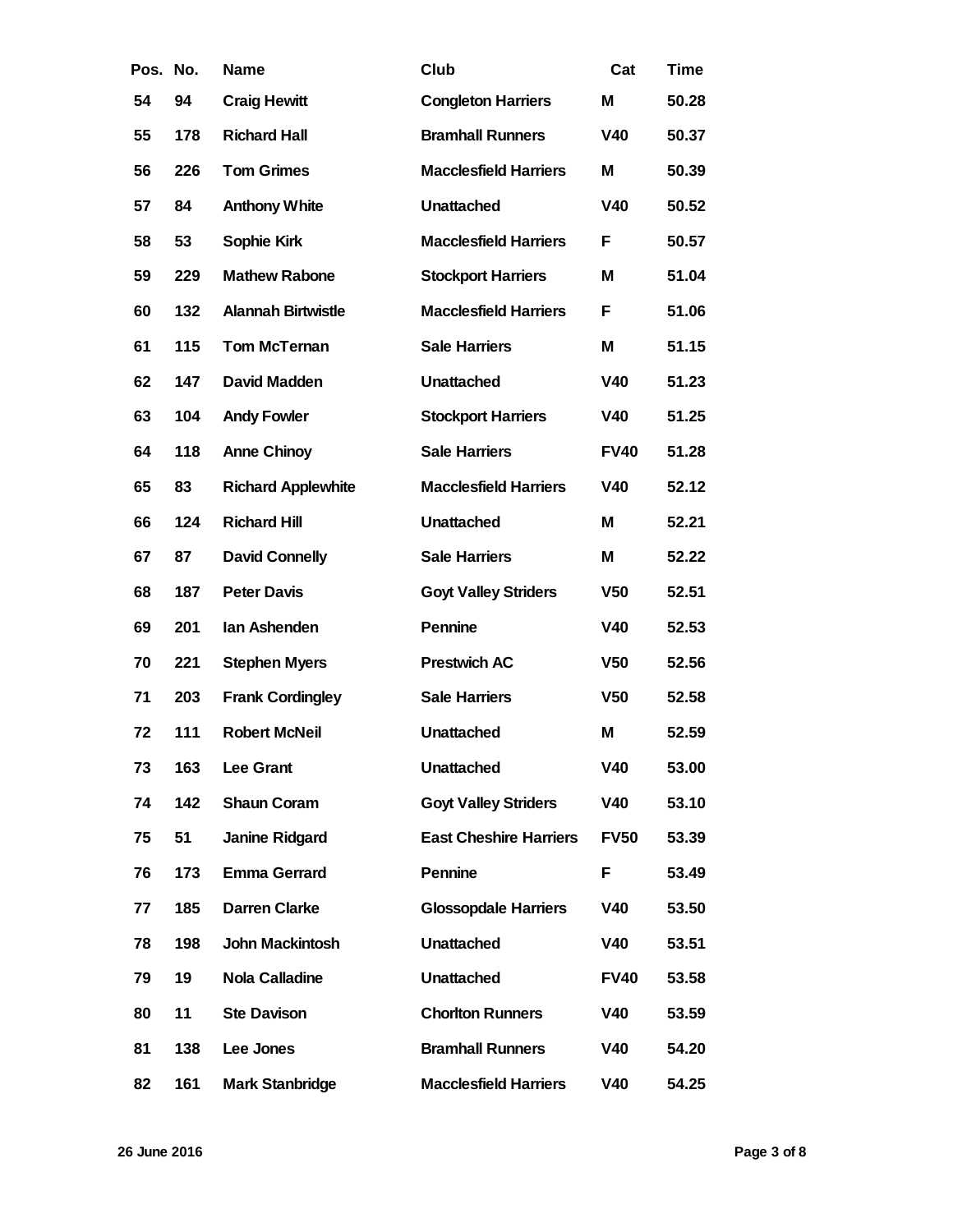| Pos. | No. | Name                  | Club                          | Cat             | Time  |
|------|-----|-----------------------|-------------------------------|-----------------|-------|
| 83   | 55  | Adam Bird             | <b>Bramhall Runners</b>       | M               | 54.31 |
| 84   | 58  | Helen Armitage        | Sale Harriers                 | <b>FV40</b>     | 54.35 |
| 85   | 188 | <b>Graham Stanton</b> | Unattached                    | V60             | 54.38 |
| 86   | 116 | Matt Biglin           | <b>Goyt Valley Striders</b>   | V <sub>50</sub> | 54.39 |
| 87   | 165 | Martin O'Dwyer        | Swinton RC                    | M               | 54.49 |
| 88   | 197 | Neil Colquhoun        | Unattached                    | M               | 55.14 |
| 89   | 52  | Melanie Kay           | <b>East Cheshire Harriers</b> | <b>FV40</b>     | 55.35 |
| 90   | 137 | Julie Rundall         | <b>Goyt Valley Striders</b>   | <b>FV40</b>     | 55.50 |
| 91   | 13  | Nick Ham              | <b>Stockport Harriers</b>     | V <sub>50</sub> | 56.09 |
| 92   | 179 | Paula Payne           | <b>Stockport Harriers</b>     | <b>FV40</b>     | 56.44 |
| 93   | 177 | Jayne Lawton          | <b>Stockport Harriers</b>     | <b>FV40</b>     | 56.45 |
| 94   | 214 | <b>Stephen Moss</b>   | Unattached                    | V40             | 56.59 |
| 95   | 77  | Anna Reeves           | Sale Harriers                 | F               | 57.05 |
| 96   | 91  | James Fairfield       | <b>East Cheshire Harriers</b> | V40             | 57.07 |
| 97   | 204 | Jackie Cordingley     | Sale Harriers                 | <b>FV50</b>     | 57.09 |
| 98   | 191 | <b>Richard Jones</b>  | Unattached                    | M               | 57.15 |
| 99   | 213 | Tony Audenshaw        | <b>Stockport Harriers</b>     | V <sub>50</sub> | 56.22 |
| 100  | 150 | Jonathan Hull         | <b>Goyt Valley Striders</b>   | V40             | 57.24 |
| 101  | 123 | Jeremy Woodham        | <b>Stockport Harriers</b>     | V40             | 57.29 |
| 102  | 46  | <b>Stewart Waudby</b> | <b>Macclesfield Harriers</b>  | V40             | 57.38 |
| 103  | 9   | Helen Reagan          | Sale Harriers                 | <b>FV40</b>     | 57.39 |
| 104  | 37  | <b>Timothy Rainey</b> | Sale Harriers                 | V <sub>50</sub> | 57.40 |
| 105  | 127 | Paul Wardman          | <b>Buxton AC</b>              | M               | 57.41 |
| 106  | 151 | <b>Helen Roberts</b>  | Unattached                    | <b>FV40</b>     | 57.42 |
| 107  | 27  | Vikki Murphy          | <b>Bramhall Runners</b>       | <b>FV40</b>     | 57.43 |
| 108  | 67  | <b>Jill Tavini</b>    | <b>Stockport Harriers</b>     | <b>FV40</b>     | 57.44 |
| 109  | 20  | Martin Jennings       | Unattached                    | M               | 57.45 |
| 110  | 30  | Janneke van Beijnum   | Sale Harriers                 | F               | 57.46 |
| 111  | 148 | Miles Coker           | <b>Bramhall Runners</b>       | V40             | 57.52 |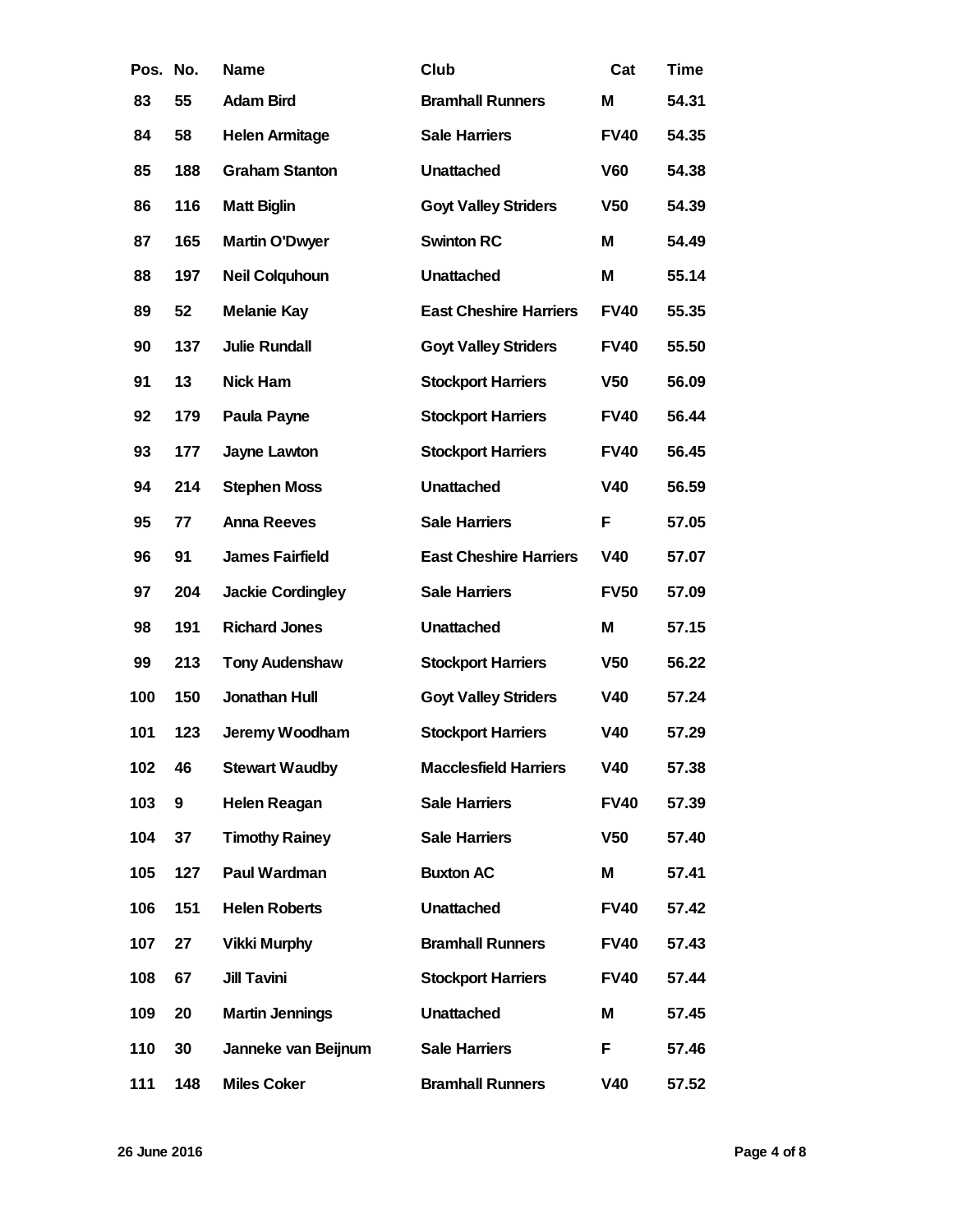| Pos. No. |     | Name                     | Club                           | Cat             | Time  |
|----------|-----|--------------------------|--------------------------------|-----------------|-------|
| 112      | 49  | Phil Heaword             | <b>Bramhall Runners</b>        | M               | 57.56 |
| 113      | 195 | lan Ankers               | <b>Staffordshire Moorlands</b> | V60             | 58.09 |
| 114      | 155 | <b>Trevor Stevens</b>    | Belper 10:20 tri club          | V60             | 58.24 |
| 115      | 78  | Louise Robbins           | Sale Harriers                  | <b>FV40</b>     | 58.53 |
| 116      | 39  | Jeremy Mirams            | Unattached                     | V40             | 59.06 |
| 117      | 6   | <b>Barry Chadwick</b>    | <b>Stockport Harriers</b>      | V <sub>50</sub> | 59.27 |
| 118      | 146 | <b>William Prout</b>     | Salford Met AC                 | V60             | 59.39 |
| 119      | 93  | Alex Waddington          | <b>Marple Runners</b>          | M               | 59.53 |
| 120      | 63  | Connor Lomax             | Unattached                     | V40             | 60.09 |
| 121      | 117 | Mark Addis               | <b>Goyt Valley Striders</b>    | V40             | 60.14 |
| 122      | 61  | Helen Rennie             | <b>Bramhall Runners</b>        | F               | 60.25 |
| 123      | 102 | <b>Rudolf Palmer</b>     | <b>Chorlton Runners</b>        | M               | 60.59 |
| 124      | 23  | Andrew Bagshaw           | <b>Bramhall Runners</b>        | V40             | 61.18 |
| 125      | 80  | <b>Geoff Ritchie</b>     | Unattached                     | V <sub>50</sub> | 61.22 |
| 126      | 108 | John Richards            | <b>Stockport Harriers</b>      | M               | 61.26 |
| 127      | 126 | Derek Burdett            | Unattached                     | V40             | 61.47 |
| 128      | 120 | Linette Ruston           | <b>Goyt Valley Striders</b>    | <b>FV40</b>     | 61.49 |
| 129      | 26  | Katherine Barker         | Sale Harriers                  | F               | 61.51 |
| 130      | 171 | Debbie Hill              | <b>Congleton Harriers</b>      | <b>FV50</b>     | 61.58 |
| 131      | 133 | Angus Fyfe               | Unattached                     | V <sub>50</sub> | 62.04 |
| 132      | 182 | Sally Kaill              | <b>Goyt Valley Striders</b>    | F               | 62.18 |
| 133      | 3   | James Pratt              | <b>Bramhall Runners</b>        | M               | 62.40 |
| 134      | 119 | Kate Gush                | Sweatshop gyde                 | F               | 63.01 |
| 135      | 54  | <b>Estelle McGuire</b>   | Unattached                     | <b>FV40</b>     | 63.03 |
| 136      | 34  | <b>Christopher Smith</b> | Unattached                     | M               | 63.04 |
| 137      | 218 | Joanne baker             | Unattached                     | <b>FV60</b>     | 63.06 |
| 138      | 224 | <b>Tammy Connor</b>      | <b>Retford AC</b>              | F               | 63.18 |
| 139      | 167 | Angus Tennant            | <b>Macclesfield Harriers</b>   | V <sub>50</sub> | 63.22 |
| 140      | 35  | Michael Highfield        | Unattached                     | M               | 64.06 |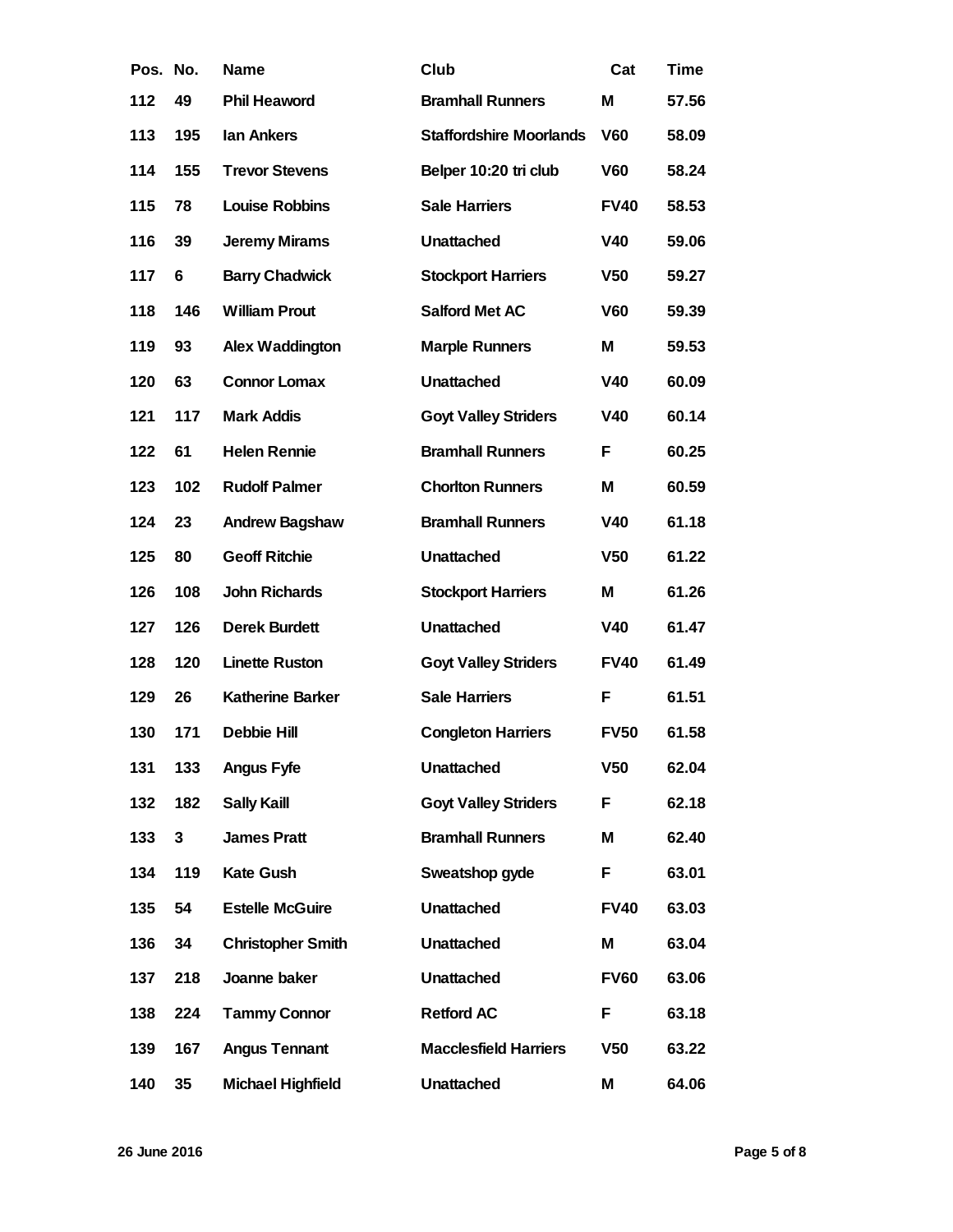| Pos. No. |                | Name                   | Club                        | Cat             | Time  |
|----------|----------------|------------------------|-----------------------------|-----------------|-------|
| 141      | 33             | Karl Smith             | <b>Goyt Valley Striders</b> | V <sub>50</sub> | 64.11 |
| 142      | 192            | Paul Lorigan           | Unattached                  | V <sub>50</sub> | 64.16 |
| 143      | 136            | Nicholas Warboys       | Unattached                  | V <sub>50</sub> | 64.31 |
| 144      | 113            | Nadhim Bayatti         | <b>Bramhall Runners</b>     | V40             | 65.01 |
| 145      | $\overline{2}$ | Lesley Jackson         | Unattached                  | <b>FV40</b>     | 62.07 |
| 146      | 25             | Valerie Kinvig         | Vale Royal AC               | <b>FV50</b>     | 65.09 |
| 147      | 18             | <b>Paul Barrett</b>    | Unattached                  | V40             | 65.32 |
| 148      | 50             | <b>Andrew Rowe</b>     | Unattached                  | V <sub>50</sub> | 65.41 |
| 149      | 168            | Michael Sheldon        | Unattached                  | V <sub>50</sub> | 65.45 |
| 150      | 158            | Robert Anderson        | Unattached                  | V <sub>50</sub> | 65.57 |
| 151      | 175            | Ross Kennedy           | <b>Bramhall Runners</b>     | M               | 66.19 |
| 152      | 170            | David Holt             | Unattached                  | V40             | 66.29 |
| 153      | 228            | James Yates            | Unattached                  | M               | 66.49 |
| 154      | 62             | Ali McNinch            | <b>Congleton Harriers</b>   | <b>FV40</b>     | 66.54 |
| 155      | 217            | <b>Chris Owens</b>     | <b>Spectrum Striders</b>    | M               | 66.56 |
| 156      | 8              | Francis Wooff          | <b>Chorlton Runners</b>     | V <sub>50</sub> | 67.19 |
| 157      | 40             | John Birtwistle        | Unattached                  | V <sub>50</sub> | 67.38 |
| 158      | 181            | kirsty Pierce          | <b>Goyt Valley Striders</b> | <b>FV50</b>     | 67.54 |
| 159      | 71             | <b>Kerry South</b>     | Unattached                  | F               | 67.55 |
| 160      | 186            | <b>Ged Perkins</b>     | Unattached                  | V40             | 68.01 |
| 161      | 125            | <b>Martin Mcbride</b>  | Unattached                  | V40             | 68.03 |
| 162      | 134            | Louise Stunfell        | <b>Todmorden Harriers</b>   | <b>FV40</b>     | 68.07 |
| 163      | 193            | <b>Kate Phillips</b>   | <b>Buxton AC</b>            | <b>FV40</b>     | 68.22 |
| 164      | 131            | <b>Helen Thornhill</b> | <b>Stockport Harriers</b>   | <b>FV40</b>     | 68.37 |
| 165      | 29             | John Wiseman           | <b>Bramhall Runners</b>     | V <sub>50</sub> | 69.02 |
| 166      | 4              | Alyson Adams           | <b>Bramhall Runners</b>     | <b>FV50</b>     | 69.17 |
| 167      | 152            | Jane Maher             | <b>Bramhall Runners</b>     | <b>FV50</b>     | 69.30 |
| 168      | 114            | Paul Dale              | Unattached                  | V60             | 69.40 |
| 169      | 103            | Vicki Fergusson        | <b>Chorlton Runners</b>     | F               | 69.51 |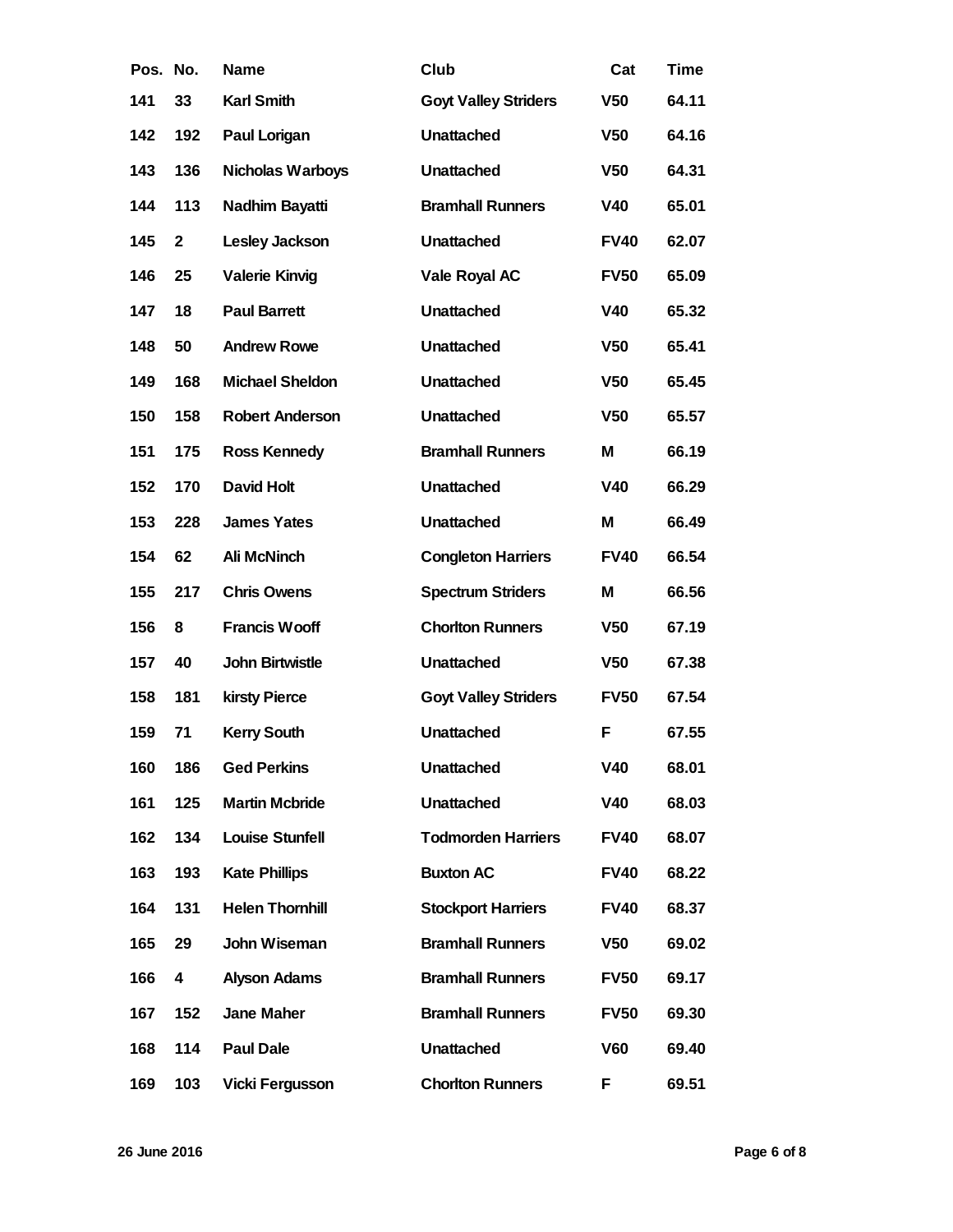| Pos. No. |     | Name                    | Club                         | Cat             | Time  |
|----------|-----|-------------------------|------------------------------|-----------------|-------|
| 170      | 194 | Andrea Moir             | Unattached                   | <b>FV40</b>     | 70.20 |
| 171      | 7   | Carole Barnes           | <b>Stockport Harriers</b>    | <b>FV40</b>     | 70.25 |
| 172      | 64  | Sinead Ferguson         | Sale Harriers                | <b>FV40</b>     | 70.28 |
| 173      | 199 | Nick Gilfillan          | Unattached                   | V <sub>50</sub> | 70.30 |
| 174      | 42  | Nicholas Heaton         | <b>Bramhall Runners</b>      | V40             | 70.32 |
| 175      | 17  | David Guy               | Unattached                   | V40             | 71.21 |
| 176      | 169 | <b>Suzanne Shaw</b>     | Unattached                   | <b>FV40</b>     | 71.32 |
| 177      | 184 | Alabama Breeze          | <b>Glossopdale Harriers</b>  | <b>FV40</b>     | 71.39 |
| 178      | 15  | Daniel Richards         | Unattached                   | M               | 72.01 |
| 179      | 14  | <b>Emily Richards</b>   | Unattached                   | F               | 72.03 |
| 180      | 122 | Andrew Weardon          | <b>Buxton AC</b>             | V40             | 72.08 |
| 181      | 59  | Sam Blacow              | <b>Bramhall Runners</b>      | F               | 73.06 |
| 182      | 110 | <b>Tracy Critchlow</b>  | Derbyshire Dynamos           | <b>FV50</b>     | 73.39 |
| 183      | 66  | Rachel Heslop           | <b>Macclesfield Harriers</b> | <b>FV40</b>     | 73.52 |
| 184      | 5   | Kathryn Holmes          | <b>Bramhall Runners</b>      | <b>FV50</b>     | 74.01 |
| 185      | 36  | Colin Wood              | Dover Road Runners AC V60    |                 | 74.07 |
| 186      | 196 | Eileen McBride          | Unattached                   | F               | 74.17 |
| 187      | 206 | Roger Ashby             | Pennine                      | V70             | 74.27 |
| 188      | 38  | Sarmid Al-Kamil         | <b>Bramhall Runners</b>      | V <sub>50</sub> | 74.40 |
| 189      | 156 | <b>Rick Gratton</b>     | Unattached                   | V40             | 74.45 |
| 190      | 157 | CatherineShort          | <b>Buxton AC</b>             | <b>FV50</b>     | 75.12 |
| 191      | 72  | Anna Stanley            | Unattached                   | F               | 75.16 |
| 192      | 73  | Emma Lewis              | Unattached                   | F               | 75.17 |
| 193      | 95  | Adam Jones              | Unattached                   | M               | 75.23 |
| 194      | 75  | Jane O'Hara             | <b>Stockport Harriers</b>    | <b>FV40</b>     | 75.26 |
| 195      | 162 | <b>Trevor Faulkner</b>  | <b>Wilmslow RC</b>           | V70             | 76.20 |
| 196      | 141 | <b>Abigail Phillips</b> | Unattached                   | F               | 76.25 |
| 197      | 101 | <b>Tom Marler</b>       | <b>Chorlton Runners</b>      | M               | 76.33 |
| 198      | 130 | Elizabeth Land          | Unattached                   | <b>FV40</b>     | 76.37 |